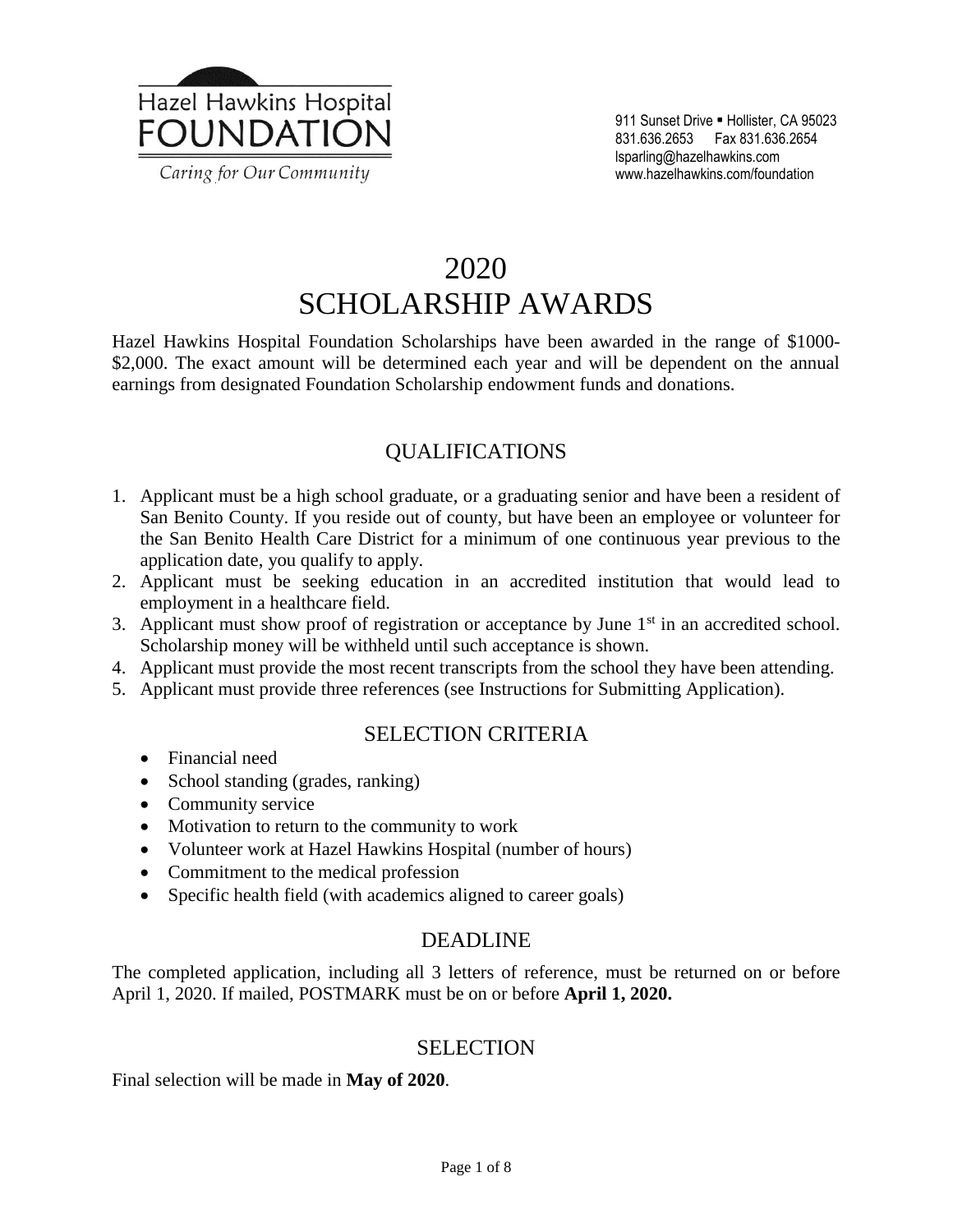

### Instructions for Submitting Application Packet Deadline: April 1, 2020

To assist the applicant, a check box is provided to assure all forms are complete, correct, and submitted on time. A late or incomplete application will not be considered.

- **Form #1 Application:** Fill out completely
- **Form #2 Personal Statement:** Include present status, goals, needs, etc.
- **Form #3 Colleges/Universities/technical programs:** List colleges/universities to which you have applied. List colleges/universities to which you have been accepted. **Attach copy of acceptance letters.** State planned major and career objectives.
- **Form #4 Three (3) CURRENT references:** One must be from an instructor, teacher or counselor; the other two are from adults who are not related to the applicant. Fill out the form, and give it to the person writing the reference. The completed form and reference letter must be received by the Scholarship Committee before April 1, 2020.
- **Transcripts:** The application packet must include a complete transcript of record from the school the applicant most recently attended.
- **NOTE:** The Scholarship Application can also be filled out online at: [www.hazelhawkins.com/foundation](http://www.hazelhawkins.com/foundation)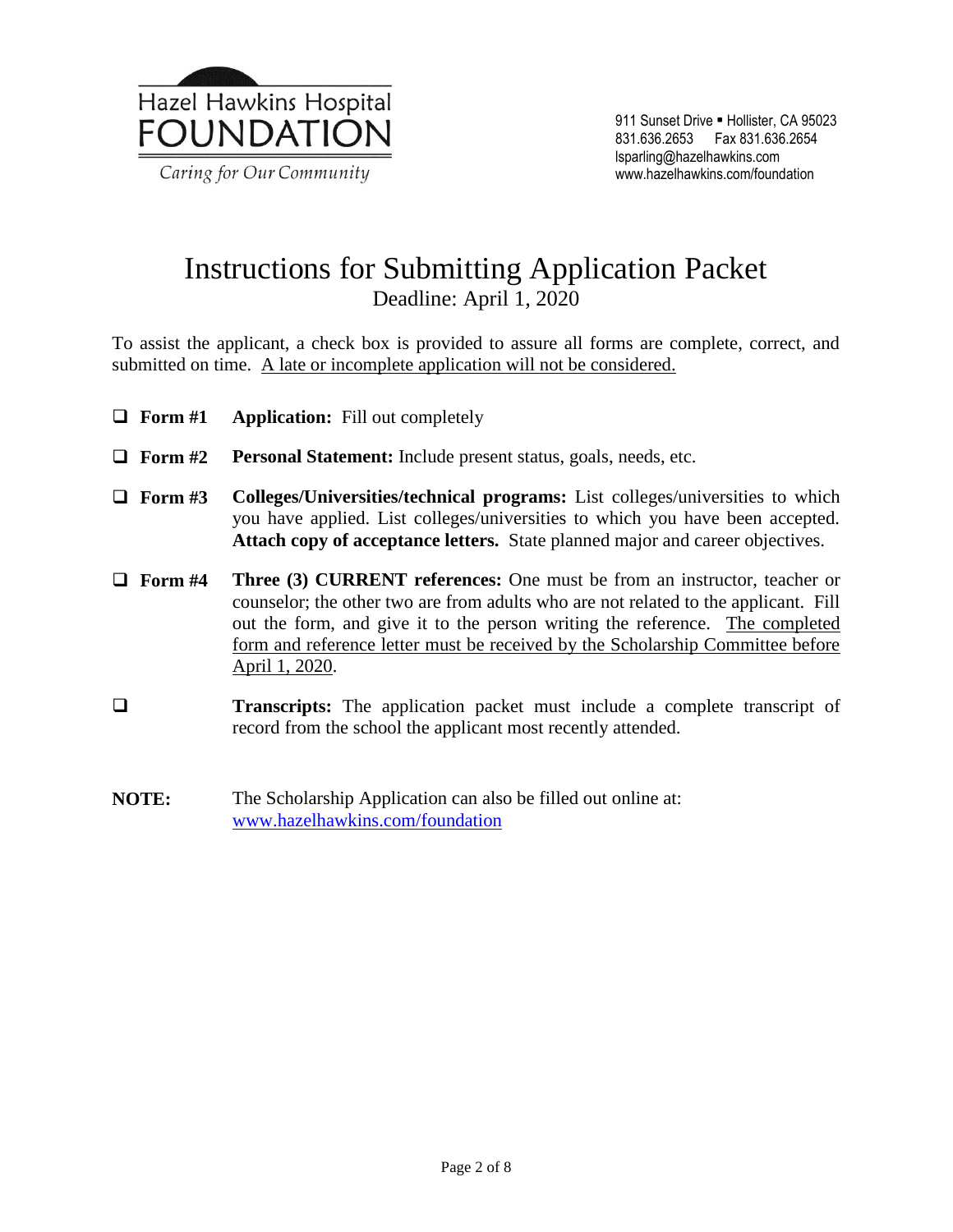

# Form #1: Scholarship Application – 2020

| Name                                                                                                                                           |       |  |              |   |                |  |  |
|------------------------------------------------------------------------------------------------------------------------------------------------|-------|--|--------------|---|----------------|--|--|
| Last                                                                                                                                           | First |  | Middle       |   |                |  |  |
| <b>Mailing Address</b>                                                                                                                         |       |  |              |   |                |  |  |
| $\overline{Street}$                                                                                                                            | City  |  | <b>State</b> |   | Zip            |  |  |
| Telephone                                                                                                                                      | Email |  |              |   |                |  |  |
| High school/college presently attending:                                                                                                       |       |  |              |   |                |  |  |
| High school/college/tech program anticipated graduation date:                                                                                  |       |  |              |   |                |  |  |
| What healthcare/medical career are you preparing for?                                                                                          |       |  |              |   |                |  |  |
| How much of your schooling will you be able to finance?                                                                                        |       |  | (% )         |   |                |  |  |
| If you know of any other funding sources you might be receiving,<br>please list them here (eg, other scholarships):                            |       |  |              |   |                |  |  |
| Are you or a family member employed at Hazel Hawkins Hospital? $\Box$ Yes<br>If Yes, list name, relationship and position for each individual: |       |  |              |   | N <sub>0</sub> |  |  |
|                                                                                                                                                |       |  |              |   |                |  |  |
| Have you worked as a volunteer at Hazel Hawkins Hospital?                                                                                      |       |  | Yes          | ப | N <sub>0</sub> |  |  |
| If yes, when and how long:                                                                                                                     |       |  |              |   |                |  |  |
| Have you previously applied for HHH Foundation Scholarship?                                                                                    |       |  | $\Box$ Yes   |   | N <sub>0</sub> |  |  |
| If yes, did you receive a scholarship from HHH Foundation?                                                                                     |       |  | Yes          |   | N <sub>0</sub> |  |  |
| Are you or have you been a resident of San Benito County?                                                                                      |       |  | $\Box$ Yes   | ப | N <sub>o</sub> |  |  |
| I hereby affirm that this application is true and correct to the best of my knowledge.                                                         |       |  |              |   |                |  |  |

*Applicant's Signature Date*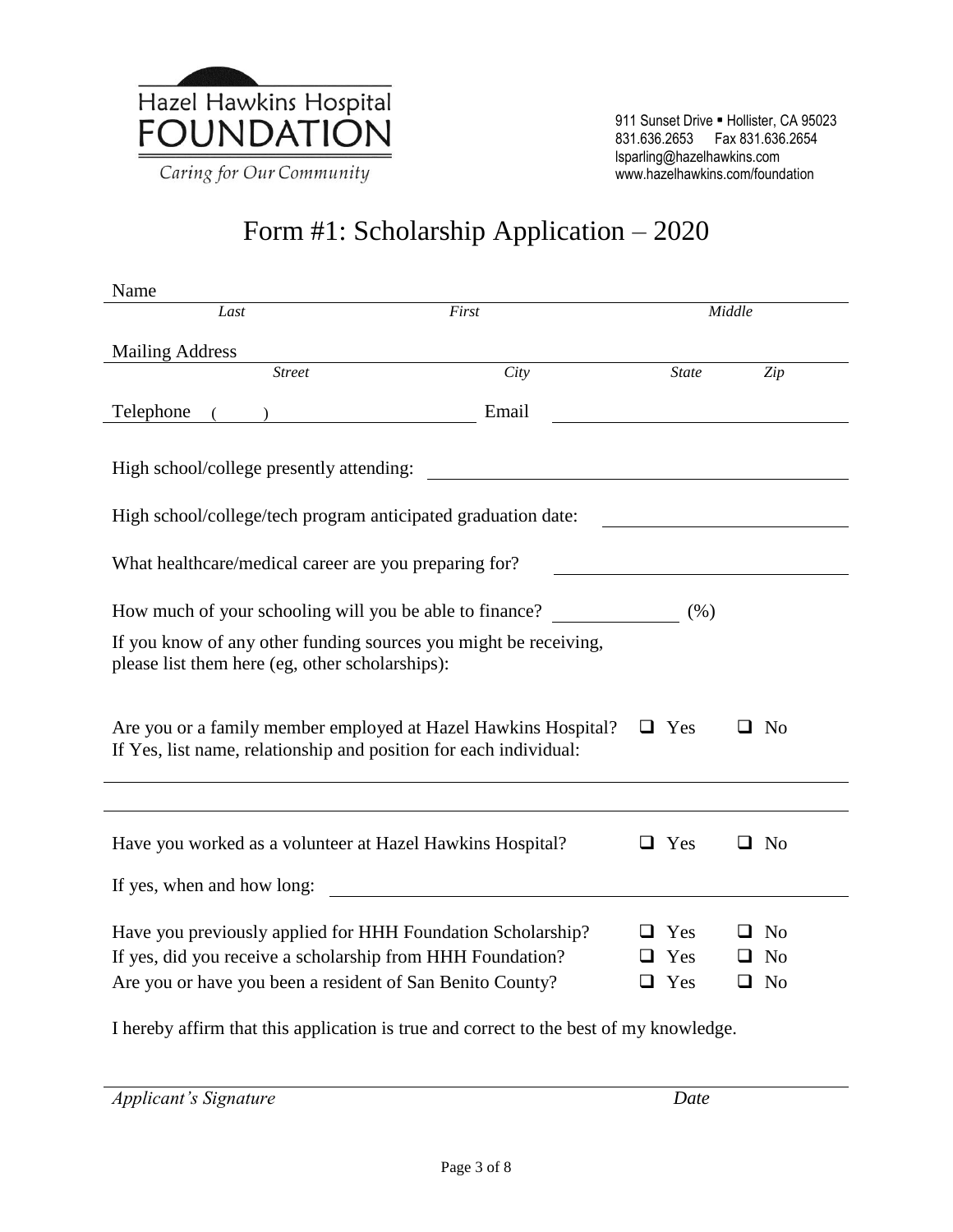

Caring for Our Community

911 Sunset Drive · Hollister, CA 95023 831.636.2653 Fax 831.636.2654 lsparling@hazelhawkins.com www.hazelhawkins.com/foundation

### Form #2: Personal Statement

*(Use additional pages if necessary)*

| Applicant Name: |  |                          |
|-----------------|--|--------------------------|
|                 |  |                          |
|                 |  |                          |
|                 |  |                          |
|                 |  |                          |
|                 |  |                          |
|                 |  |                          |
|                 |  |                          |
|                 |  |                          |
|                 |  |                          |
|                 |  |                          |
|                 |  |                          |
|                 |  |                          |
|                 |  |                          |
|                 |  |                          |
|                 |  |                          |
|                 |  |                          |
|                 |  |                          |
|                 |  |                          |
|                 |  |                          |
|                 |  |                          |
|                 |  |                          |
|                 |  | $\overline{\phantom{0}}$ |
|                 |  | $\overline{\phantom{0}}$ |
|                 |  |                          |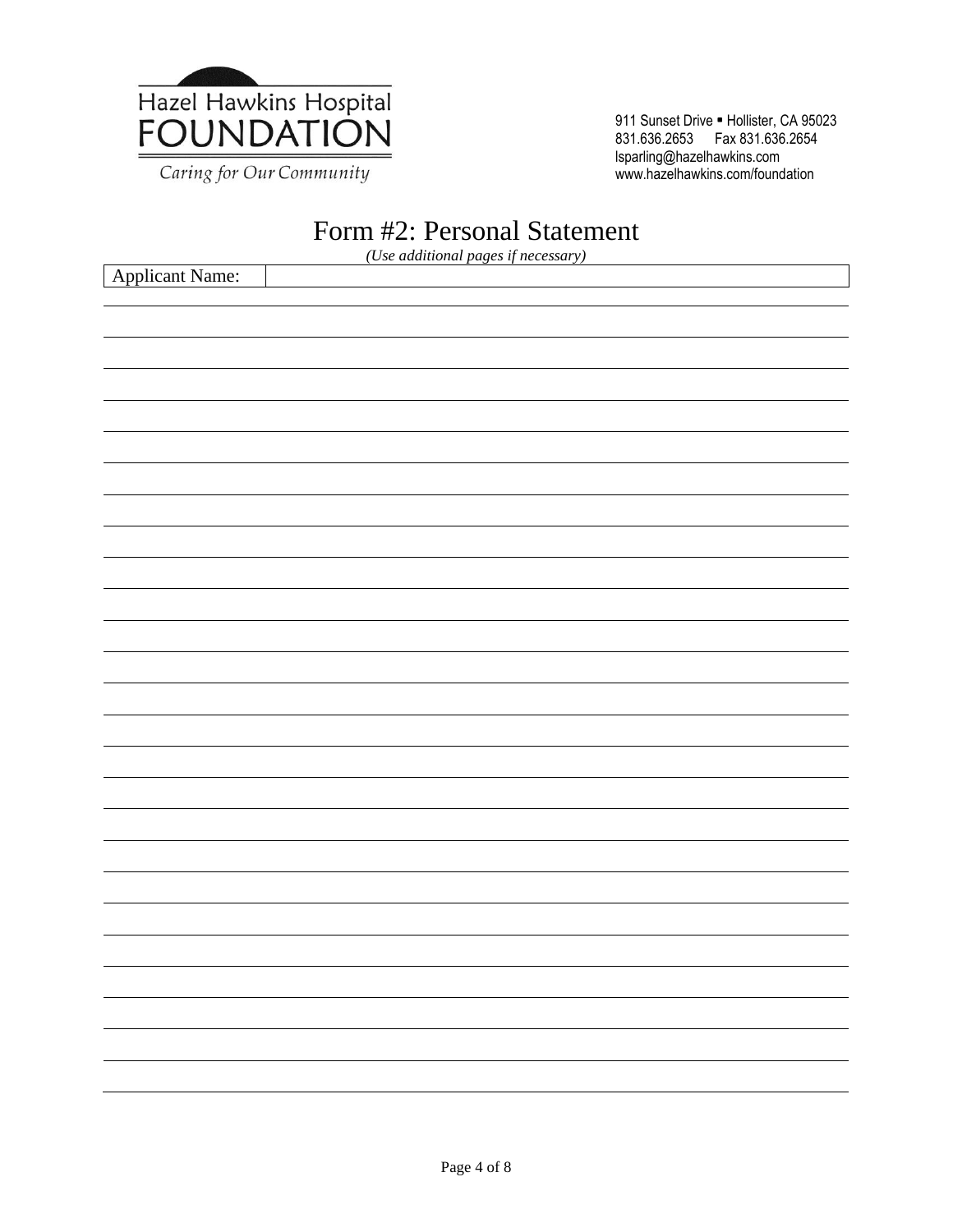

# Form #3: Colleges/Universities

| <b>Applicant Name:</b> |  |
|------------------------|--|

List colleges/universities to which you have applied:

| <b>College Name</b> | City | <b>State</b> |
|---------------------|------|--------------|
|                     |      |              |
|                     |      |              |
|                     |      |              |
|                     |      |              |
|                     |      |              |
|                     |      |              |
|                     |      |              |

List colleges/universities/technical schools to which you have been accepted: **Attach Acceptance Letters for Each**

What is your planned major?

What are your career objectives?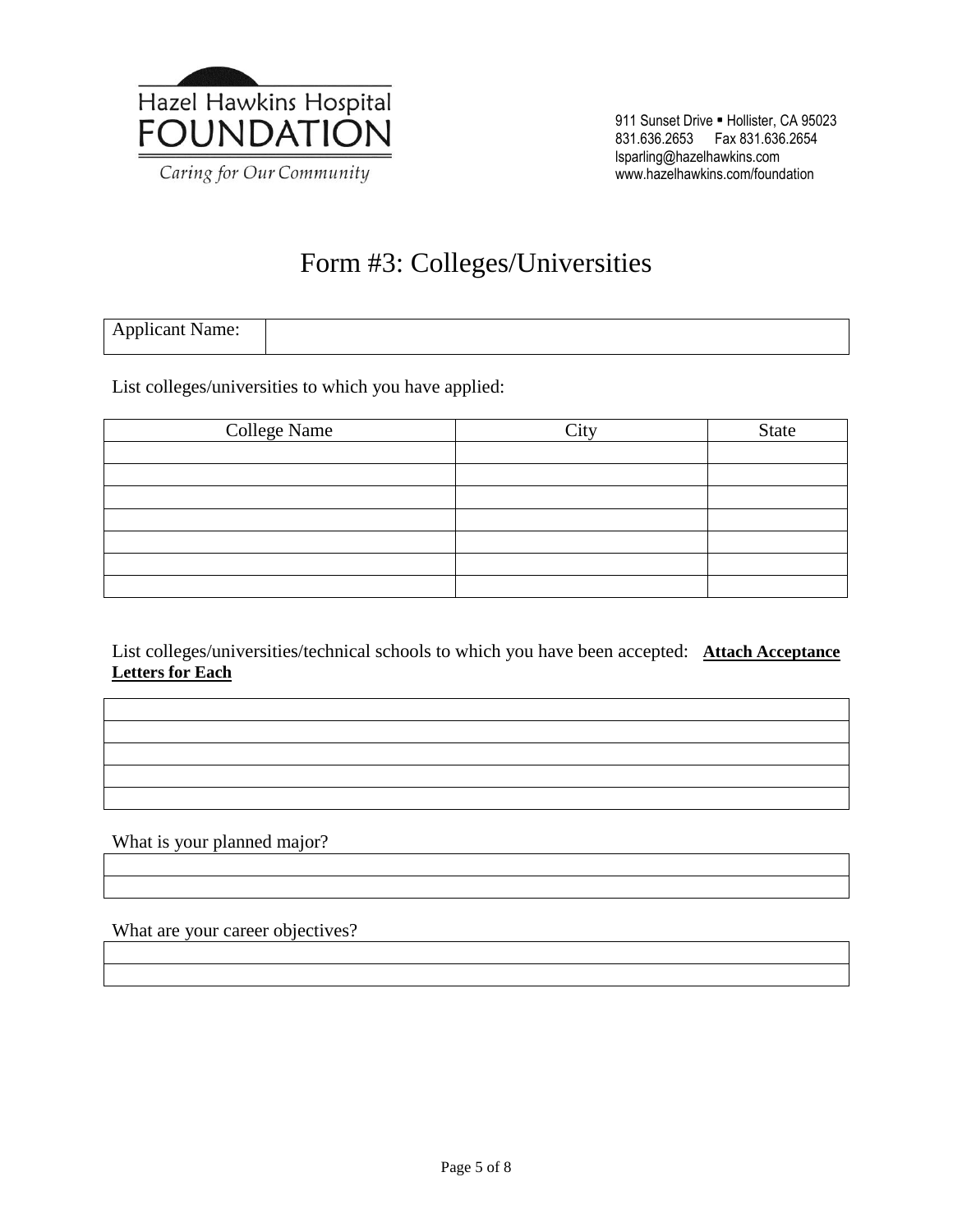

911 Sunset Drive · Hollister, CA 95023 831.636.2653 Fax 831.636.2654 lsparling@hazelhawkins.com www.hazelhawkins.com/foundation

## Form #4: References

To:

*Applicant to enter reference's name*

Please be advised that

*Applicant to enter name*

Is preparing for a career in

*Applicant to enter field of study*

and is applying to the Hazel Hawkins Hospital Foundation Scholarship Committee for a scholarship. This scholarship is available for training and education in health care careers such as physician, nurse (CNA, LVN, MA), Physician's Assistant, or Nurse Practitioner, radiological technician, laboratory technician, surgical technician, physical therapist or occupational therapist.

Your name has been submitted as a reference for the above candidate. On a separate sheet of paper, please comment on the applicant's academic performance, community service, integrity, personality, character, and any other trait that would be of value in judging the eligibility of this person for a scholarship. Your candid opinion of the applicant's suitability for the career chosen would be appreciated and will be kept in strict confidence.

Thank You,

Scholarship Committee Hazel Hawkins Hospital Foundation

**It is important that your reference letter (and this form) be returned as soon as possible. If we do not receive this completed form postmarked by April 1, 2020, the applicant will not be eligible for consideration.**

Please mail your reference letter and this form to:

Hazel Hawkins Hospital Foundation Attn: Scholarship Committee 911 Sunset Drive Hollister, CA 95023 lsparling@hazelhawkins.com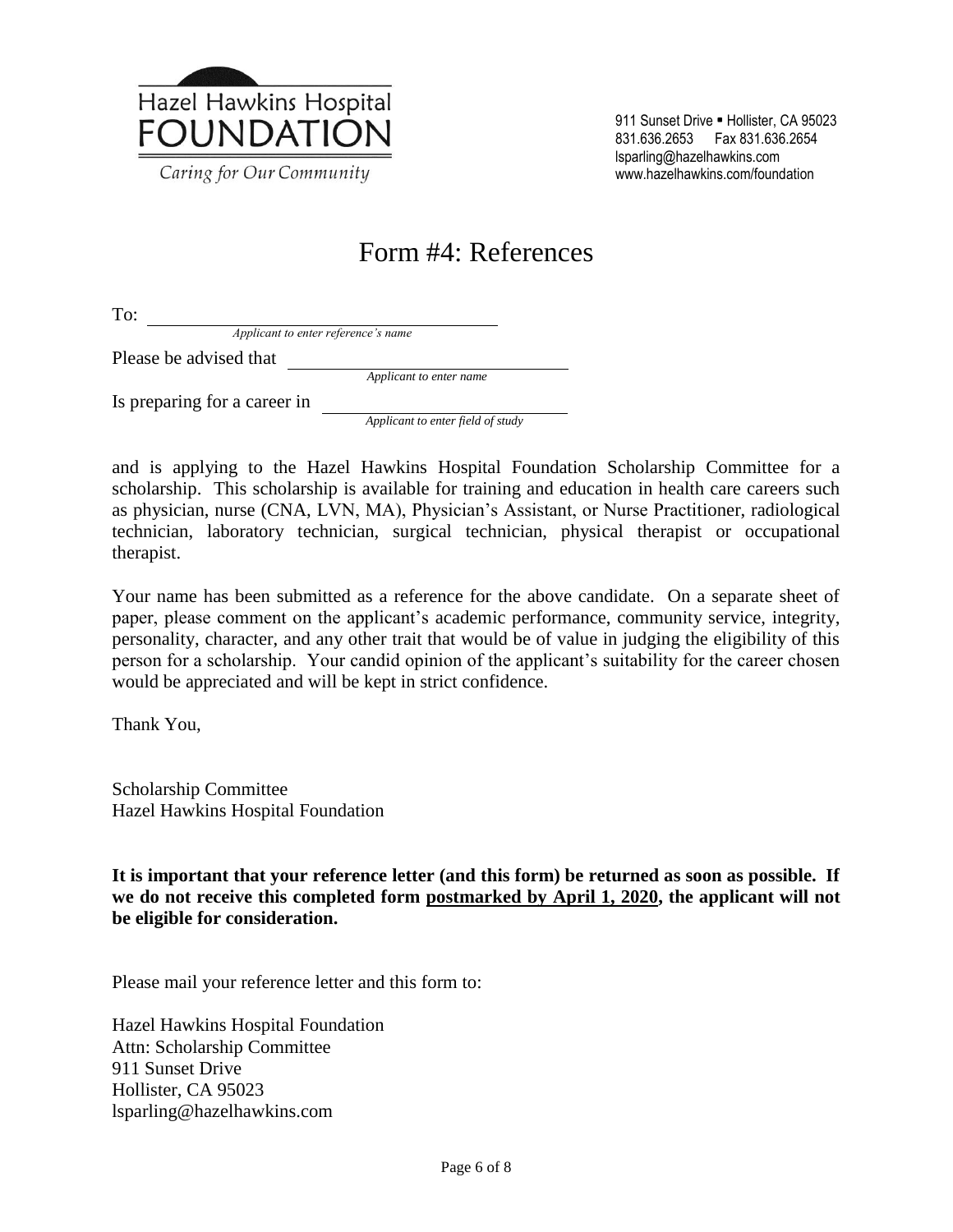

911 Sunset Drive · Hollister, CA 95023 831.636.2653 Fax 831.636.2654 lsparling@hazelhawkins.com www.hazelhawkins.com/foundation

## Form #4: References

To:

*Applicant to enter reference's name*

Please be advised that

*Applicant to enter name*

Is preparing for a career in

*Applicant to enter field of study*

and is applying to the Hazel Hawkins Hospital Foundation Scholarship Committee for a scholarship. This scholarship is available for training and education in health care careers such as physician, nurse, (CNA, LVN, MA) Physician's Assistant, Nurse Practitioner, radiological technician, laboratory technician, surgical technician, physical therapist, or occupational therapist.

Your name has been submitted as a reference for the above candidate. On a separate sheet of paper, please comment on the applicant's academic performance, community service, integrity, personality, character, and any other trait that would be of value in judging the eligibility of this person for a scholarship. Your candid opinion of the applicant's suitability for the career chosen would be appreciated and will be kept in strict confidence.

Thank You,

Scholarship Committee Hazel Hawkins Hospital Foundation

**It is important that your reference letter (and this form) be returned as soon as possible. If we do not receive this completed form postmarked by April 1, 2020, the applicant will not be eligible for consideration.**

Please mail your reference letter and this form to:

Hazel Hawkins Hospital Foundation Attn: Scholarship Committee 911 Sunset Drive Hollister, CA 95023 lsparling@hazelhawkins.com